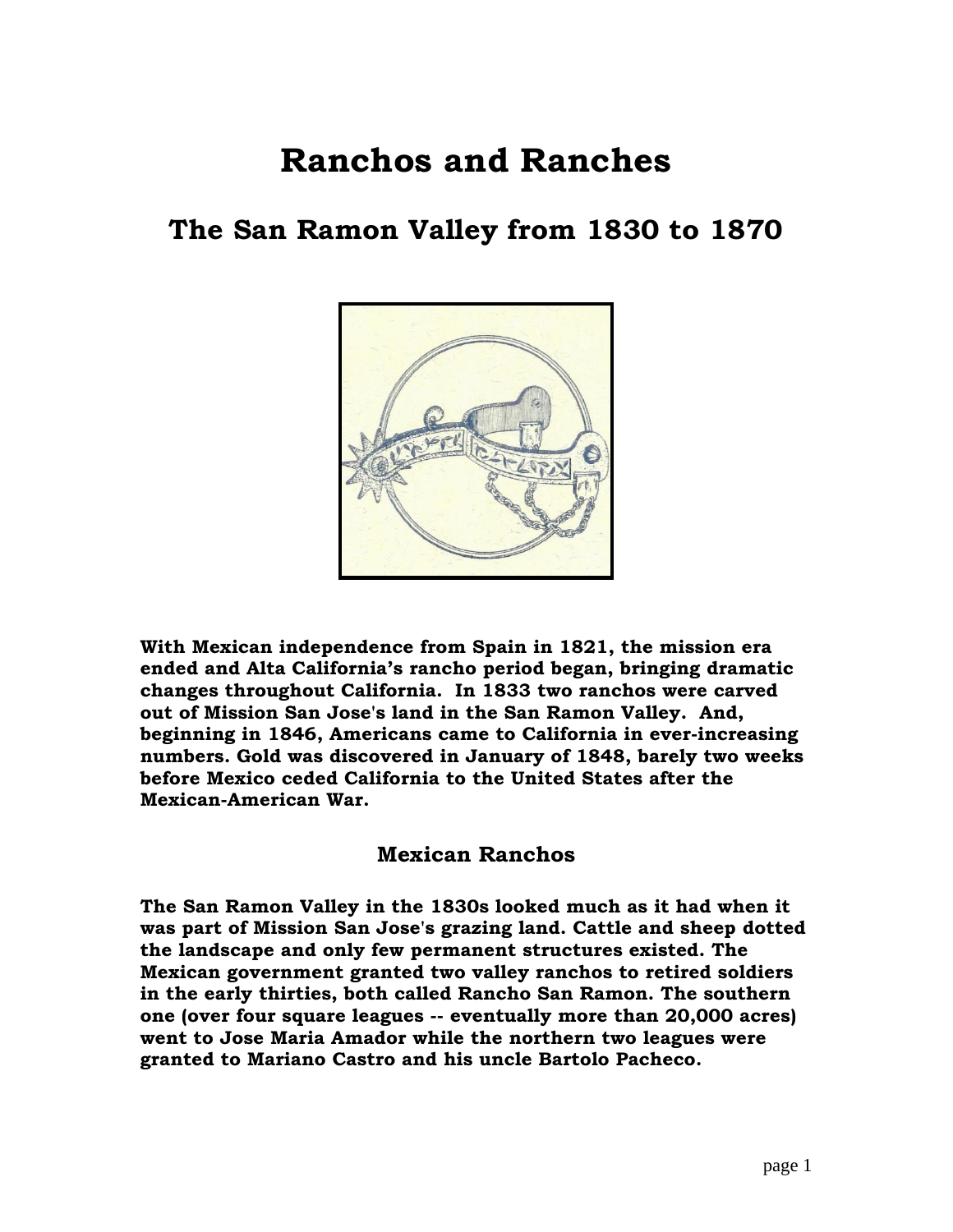**All three of these men had been soldiers and were descendants of first generation Spanish California settlers, known as Californios. Jose Maria Amador was born in 1794 at the San Francisco Presidio, was a soldier and Indian fighter from 1810 to 1827, and served as the major domo (administrator) of Mission San Jose for 15 years on and off. He was well acquainted with the San Ramon Valley and probably began living here in 1826. His grant lands included all of today's city of San Ramon east to Tassajara Valley and extended to I580 on the south.**



**Jose Maria Amador**

**Amador's ranch headquarters was a small version of a mission. At its peak he ran 300-400 horses and 13-14,000 cattle there and planted large vineyards, orchards and vegetable gardens. His 150 workmen produced leather goods, cloth, ranch equipment and other products. He paid Indians and Mexicans the same, unlike some rancheros, and praised the Indians' skills. He built several adobes over the years, including an enormous two-story one for his large family. Married three times, he had at least 22 children.**

**The Pacheco-Castro San Ramon Rancho (sometimes called the Valle or Las Juntas) was closer to Mt. Diablo and had serious problems with hostile Indians on the foothills who took their horses and cattle. The Californios built seasonal homes in the south part of their grant and corrals in the middle but neither lived in the San Ramon Valley full time. They came for cattle round-ups and slaughters and supported vaqueros in what became Danville and**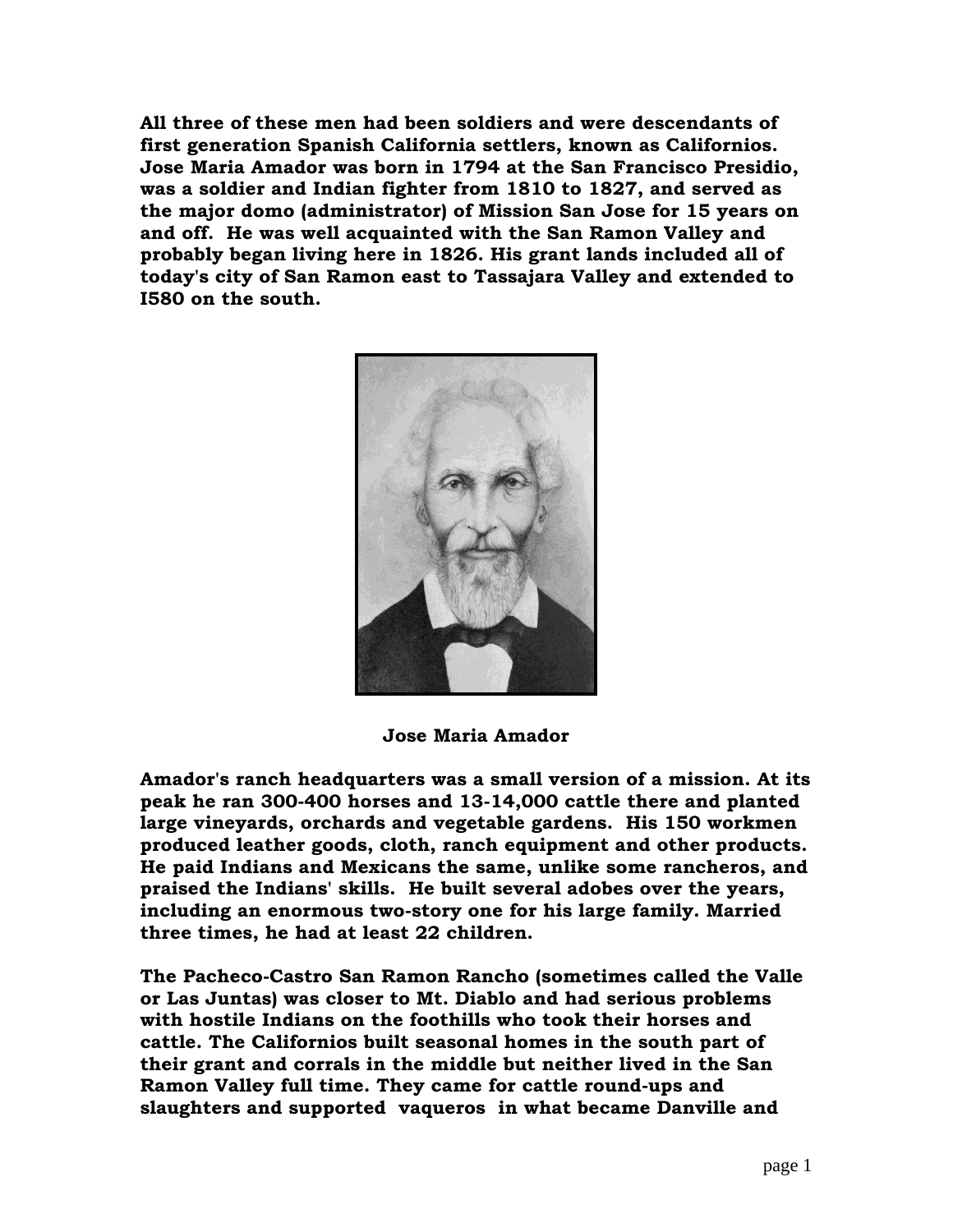**Alamo. Pacheco's son Lorenzo inherited the southern half of the grant and, when he died fighting the Indians in 1846, his widow Rafaela and children inherited it. Castro sold some of his northern half to Domingo Peralta in 1843.**



**Early in 1844 Castro and Pacheco agreed to the Romero brothers' application for a grant north of their property, extending from Alamo over the hills to Tice Valley. It was called the Rancho El Sobrante de San Ramon. This sobrante or "leftover" piece of land was granted to them subject to a final measurement which never was done. Later the brothers sold the Alamo portion to the Garcias. Because the Romero grant was never correctly measured and title papers were lost in the 1850s, their ownership was not confirmed by the American courts.**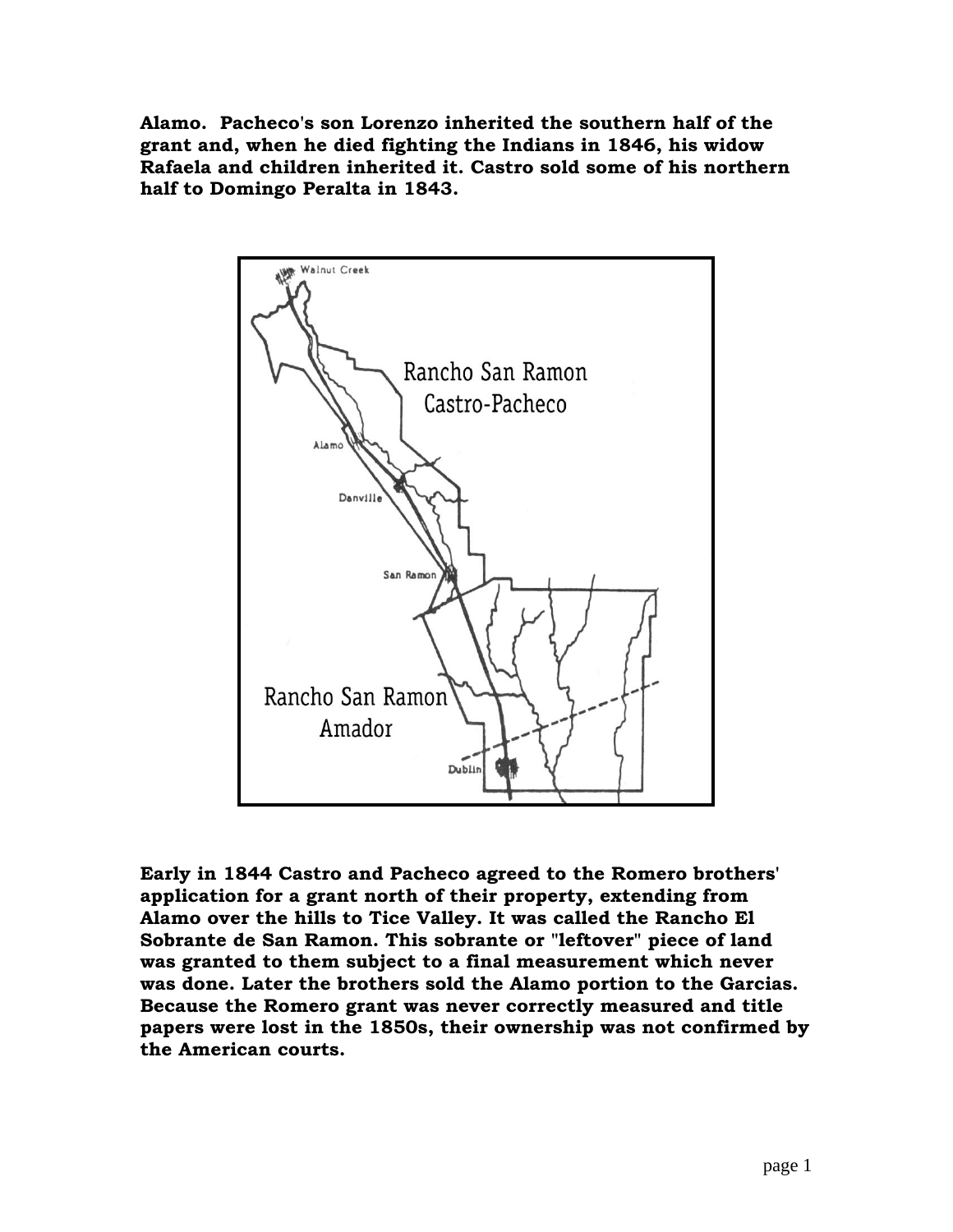**The economy during the Mexican period was based on the hide and tallow trade. Amador, in an 1875 interview, said that he had regular contracts for his hides, taking "50 oxen over the pass to Alviso" where he traded hides for goods imported from all over the world.** 

**The disposition of both Ranchos reflected their diverse ownerships and history. As more and more Americans arrived, Amador sold the northwest league to Leo Norris. The date was 1850 and the transaction was the first clear sale of land from a Mexican Californian to an American in the San Ramon Valley. Each of Amador's land transactions with Norris, with Michael Murray and Jeremiah Fallon (1000 acres in 1852) and with James Witt Dougherty (10,000 acres in 1853) was relatively straightforward and confirmed successfully by American courts. His literacy and maturity may have contributed to these clear titles; he was likely fortunate in the honesty of the buyers as well.**

**From the start there were controversies surrounding the northern San Ramon Rancho. Horace Carpentier, a notorious American lawyer, sharpened his land acquisition skills in Oakland, then turned to Contra Costa County. Over the years, by one means or another, he acquired the entire San Ramon Rancho (Castro-Pacheco) holdings.**

## **The Americans Arrive**

**In 1846, as part of the American immigration to California, several of the Valley's first settlers arrived. That year Joel Harlan and his future wife Minerva Fowler, Leo and Mary Jane Norris, and Mary Ann and John Jones survived the challenging journey to the Mexican territory. They lived San Jose for a time, choosing to avoid a foggy and inhospitable Yerba Buena (later San Francisco).**

**After the Gold Rush began in 1848, these and other pioneers used their earnings from the gold mines and other enterprises to move to the Valley, by squatting or buying land or grazing rights from the owners. Most of them were farmers or had been trained with skills to support a rural economy. Many Americans felt the land would provide an excellent living and looked available. Throughout the new state, some simply helped themselves to Mexican rancho.** 

**One new settler was Robert O. Baldwin, who bought land near Danville with his gold earnings in 1852 and married Mary Cox whose father owned land just south of him. He and other early transplants**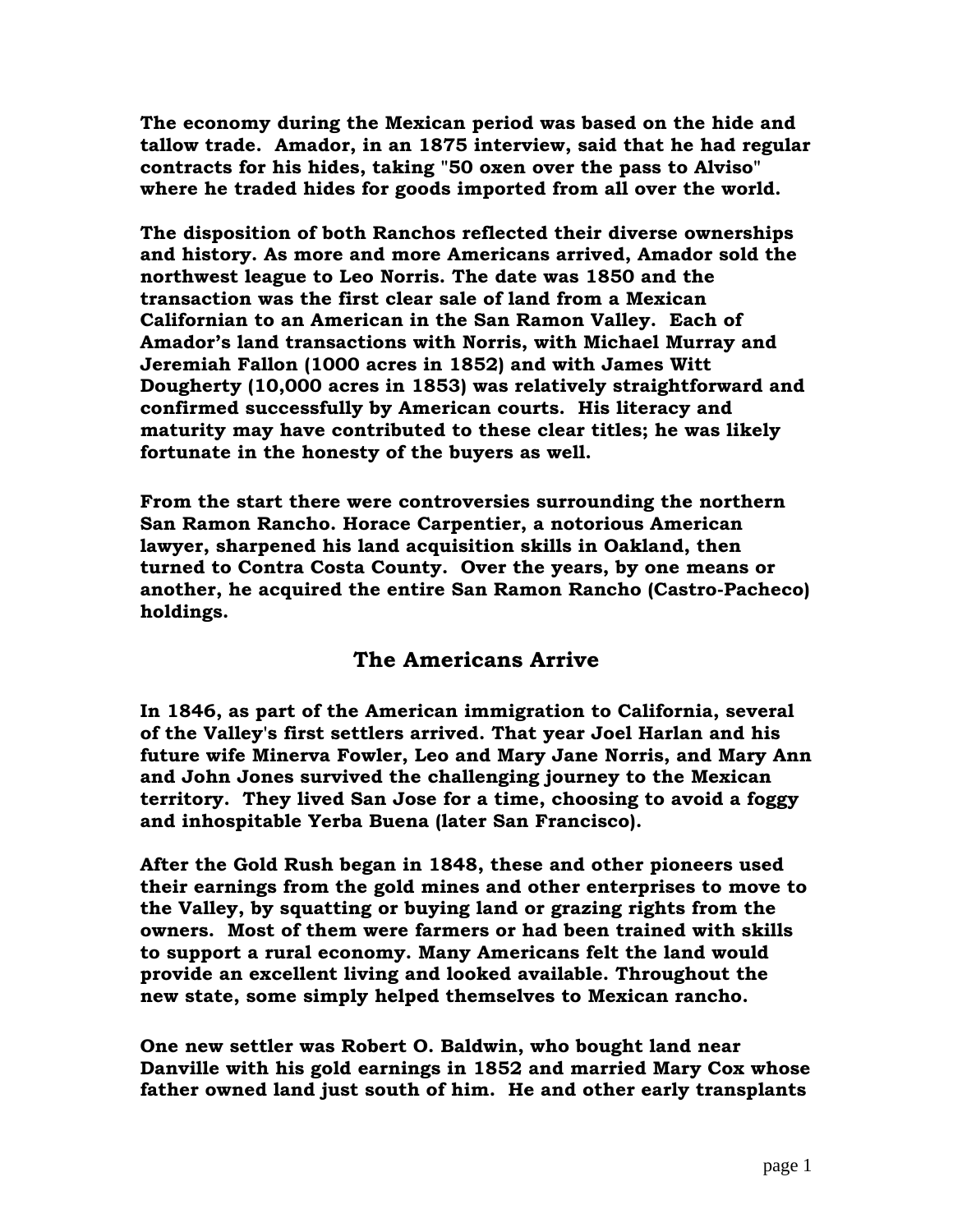**from the mid-West learned to dry farm by taking advantage of the mild, wet winters to grow crops in the spring. Although John Marsh had grown wheat on his ranch for years, Baldwin and Elam Brown of Lafayette and Baldwin were credited with being "the first to prove the wonderful adaptability of California soil to wheat culture in our county." (Munro-Fraser)**



**Robert and Mary Baldwin**

**The weather was a constant concern. For example, 1861-2 was an extremely wet year. San Ramon's George McCamley wrote in his farm diary: " rain all day", "rained all day and all last night. Creek very high. The whole county flooded." (Jan. 9, 1862) Like other valley agriculturists, he produced a wide variety of crops, including wheat, potatoes, peas, beans, cabbage, squash, spinach, apples, and hay.** 

**Post offices, stores, churches and schools were started in the valley's three small villages. Alamo's post office was established on May 18, 1852 with John M. Jones as postmaster, Samuel Russell became San Ramon's postmaster on November 20, 1852 (discontinued then re-opened in 1873) and, on August 31, 1860, Danville's post office was established with hotel owner Henry W. Harris as postmaster. David Glass started a trading post in northern Alamo in 1852, the first recorded store in the area.**

**Education for valley youth began with home schools such as ones hosted by the Stones, Norrises, Howards and Harlans. One rancher in Tassajara near Alamo Creek hired a young man, Bret Harte, to tutor his four boys in 1856. Settlers hired and boarded teachers for**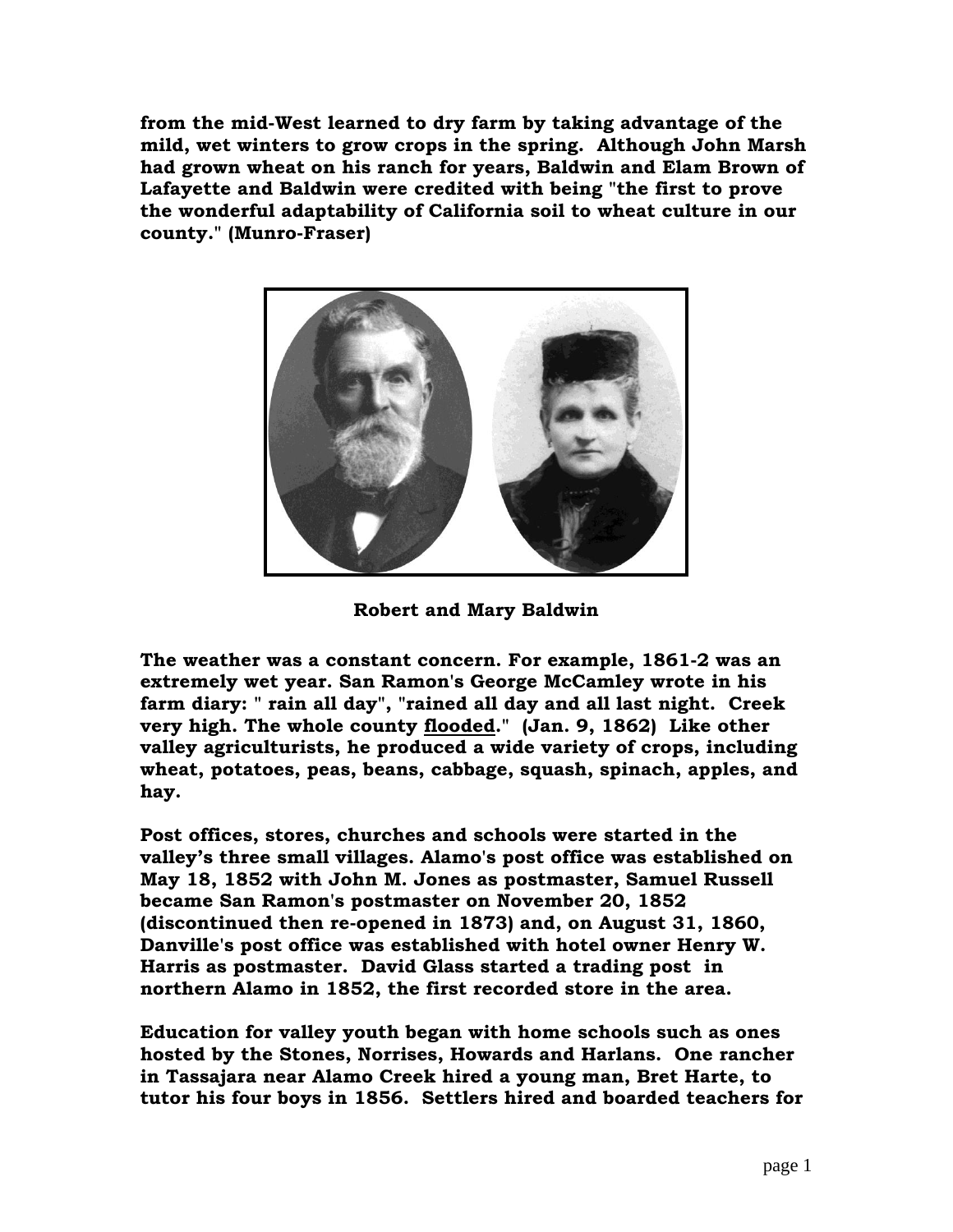**both home and new one-room schools. To go beyond grammar school, students needed special tutors or boarded in Oakland or San Francisco.** 



**For a brief period from 1859 to 1868 a high school, the Union Academy, existed in the Valley. Sponsored by the Cumberland Presbyterian Church, the Academy was a boarding and day school which provided an excellent education based on the San Francisco School Department's curriculum and prepared students for college as well.** 

**Silas Stone, Robert Love and John M. Jones were leaders in this enterprise. A two-story building with basement, it was important to the Valley residents both in the education it provided and in its physical dimensions. It burned down during school vacation in 1868.**

**The valley settlers were focused on making a living as farmers and ranchers in this period, but they were active beyond their ranches as well. Several helped to found and run the Contra Costa Agricultural Society in 1859. Topics of conversation included the need for a railroad, the lively week-long annual evangelical meetings at the Alamo-Danville border, Fourth of July and May Day parties, and land title controversies in the former Castro-Pacheco rancho. Finally, in 1866, the residents of Alamo and Danville bought their land fee and clear from Carpentier, with many of them bitterly complaining that they had paid for it twice.**

**In the 1868 Great Earthquake struck. Estimated at 6.8, it destroyed the large adobe church at Mission San Jose, awakened John Muir in Yosemite, and damaged brick buildings in Alamo and Danville. Charlotte Wood's mother told her that in Sycamore Valley "the branches of the old oak swept the earth with its force... and chimneys turned half way around."**